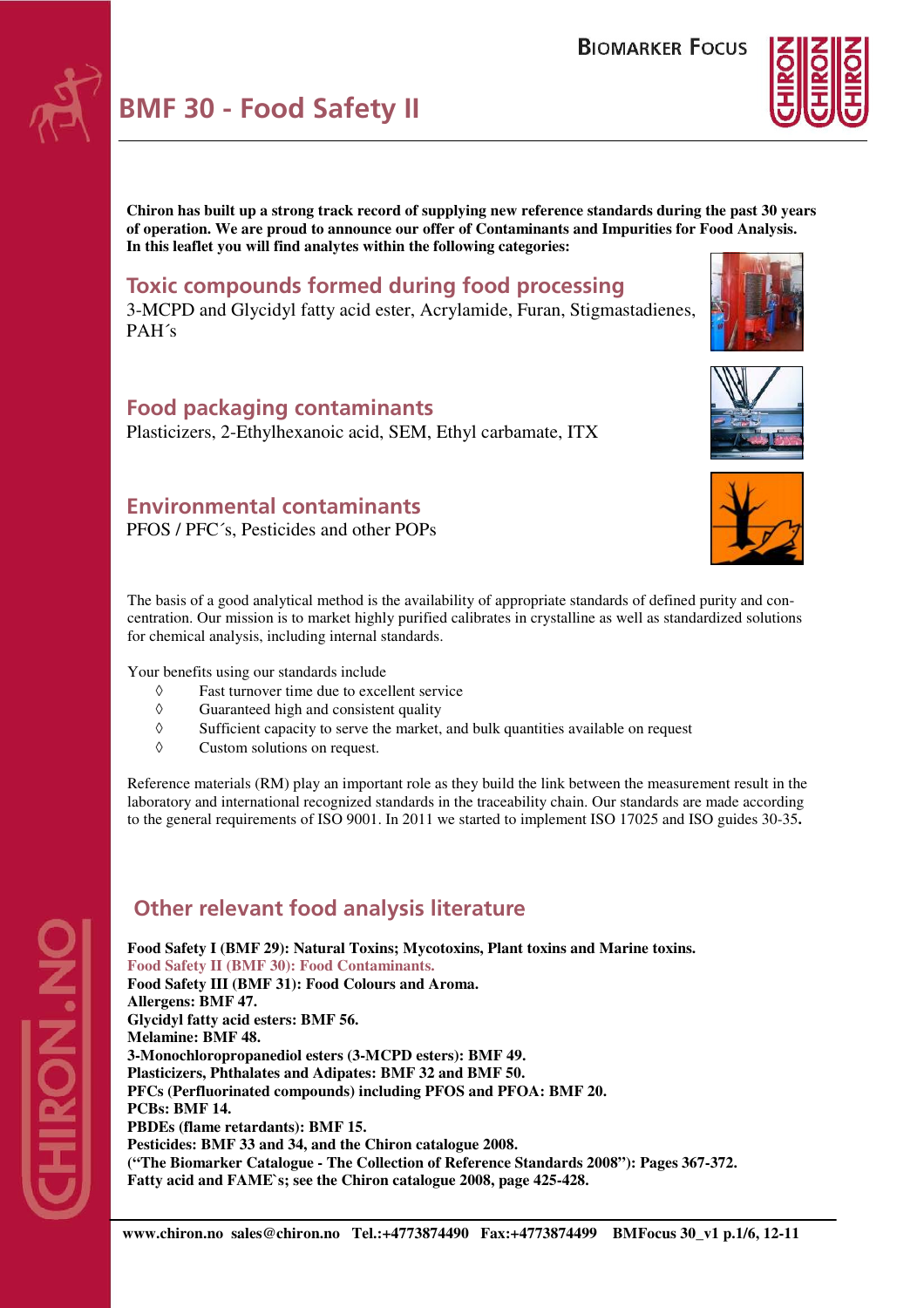# **BIOMARKER FOCUS**



# **Toxic compounds formed during food processing**

3-Monochloropropanediol (3-MCPD) and glycidyl fatty acid esters are formed during food processing e.g. deodorization of vegetable oil. They are metabolised in the human body to toxic substances like 3-MCPD.

| Chiron No.     | Product                                    | <b>Description</b>                         |
|----------------|--------------------------------------------|--------------------------------------------|
|                | 3-MCPD                                     |                                            |
| 3873.3-K-ME    | 3-Chloro-1,2-propanediol                   | 3-MCPD                                     |
| 8607.3-K-ME    | $(R)$ -(-)-3-Chloro-1,2-propanediol        | $(R)$ -3-MCPD                              |
| 8608.3-K-ME    | $(S)-(+)$ -3-Chloro-1,2-propanediol        | $(S)-3-MCPD$                               |
| 3874.3-K-ME    | 3-Chloro-1,2-propane-d5-diol               | 3-MCPD-d5                                  |
|                | 3-MCPD-1-monoesters                        |                                            |
| 8949.19-100-ME | 3-Chloro-1,2-propandiol-1-monopalmitate    | 3-MCPD-1-16:0                              |
| 8950.19-100-ME | 3-Chloro-1,2-propandiol-1-monopalmitoleate | 3-MCPD-1-16:1 (9-cis)                      |
| 8951.21-100-ME | 3-Chloro-1,2-propandiol-1-monostearate     | 3-MCPD-1-18:0                              |
| 8952.21-100-ME | 3-Chloro-1,2-propandiol-1-monooleate       | 3-MCPD-1-18:1 (9-cis)                      |
| 8953.21-100-ME | 3-Chloro-1,2-propandiol-1-monolinoleate    | 3-MCPD-1-18:2 (9,12-dicis)                 |
| 8954.23-100-ME | 3-Chloro-1,2-propandiol-1-monoarachidate   | 3-MCPD-1-20:0                              |
| 8955.23-100-ME | 3-Chloro-1,2-propandiol-1-monogadolenate   | 3-MCPD-1-20:1 (11-cis)                     |
| 8956.25-100-ME | 3-Chloro-1,2-propandiol-1-monobehenate     | 3-MCPD-1-22:0                              |
| 8957.25-100-ME | 3-Chloro-1,2-propandiol-1-monoerucidate    | 3-MCPD-1-22:1 (13-cis)                     |
|                | 3-MCPD-2-monoesters (Please inquire)       |                                            |
| 8961.21-100-ME | 3-Chloro-1,2-propandiol-2-monooleate       | 3-MCPD-di18:1                              |
| 8962.21-100-ME | 3-Chloro-1,2-propandiol-2-monolinoleate    | 3-MCPD-di18:2                              |
|                | 3-MCPD-diesters                            |                                            |
| 8967.35-100-ME | 3-Chloro-1,2-propandiol-dipalmitate        | 3-MCPD-di16:0                              |
| 8968.35-100-ME | 3-Chloro-1,2-propandiol-dimonopalmitoleate | 3-MCPD-di16:1                              |
| 8969.39-100-ME | 3-Chloro-1,2-propandiol-distearate         | 3-MCPD-di18:0                              |
| 8970.39-100-ME | 3-Chloro-1,2-propandiol-dioleate           | 3-MCPD-di18:1                              |
| 8971.39-100-ME | 3-Chloro-1,2-propandiol-dilinoleate        | 3-MCPD-di18:2                              |
| 8972.43-100-ME | 3-Chloro-1,2-propandiol-diarachidate       | 3-MCPD-di20:0                              |
| 8973.43-100-ME | 3-Chloro-1,2-propandiol-digadolenate       | 3-MCPD-di20:1                              |
| 8974.47-100-ME | 3-Chloro-1,2-propandiol-dibehenate         | 3-MCPD-di22:0                              |
| 8975.47-100-ME | 3-Chloro-1,2-propandiol-dierucidate        | 3-MCPD-di22:1                              |
|                | <b>Labeled MCPD-esters</b>                 |                                            |
| 8981.19-100-ME | 3-Chloro-1,2-propandiol-monopalmitate-d5   | 3-MCPD-1-16:0-d5                           |
| 8976.21-100-ME | 3-Chloro-1,2-propandiol-1-monostearate-d5  | 3-MCPD-1-18:0-d5                           |
| 8977.25-100-ME | 3-Chloro-1,2-propandiol-1-monobehenate-d5  | 3-MCPD-1-22:0-d5                           |
| 8982.35-100-ME | 3-Chloro-1,2-propandiol-dipalmitate-d5     | 3-MCPD-di16:0-d5                           |
| 8978.39-100-ME | 3-Chloro-1,2-propandiol-distearate-d5      | 3-MCPD-di18:0-d5                           |
| 8979.47-100-ME | 3-Chloro-1,2-propandiol-dibehenate-d5      | 3-MCPD-di22:0-d5                           |
|                | <b>Glycidyl fatty acid esters</b>          |                                            |
| 9674.19-10MG   | Glycidyl palmitate                         | glycidyl C16:0                             |
| 9896.19-10MG   | Glycidyl palmitoleate                      | glycidyl C16:1 $(9-cis)$                   |
| 9899.21-10MG   | Glycidyl stearate                          | glycidyl C18:0                             |
| 9671.21-10MG   | Glycidyl oleate                            | glycidyl C18:1 (9-cis)                     |
| 9673.21-10MG   | Glycidyl linoleate                         | glycidyl C18:2 (9-cis, 12-cis)             |
| 9672.21-10MG   | Glycidyl linolenate                        | glycidyl C18:3<br>$(6-cis, 9-cis, 12-cis)$ |
| 9897.23-10MG   | Glycidyl arachidate                        | glycidyl C20:0                             |
| 9900.23-10MG   | Glycidyl gondolenate                       | glycidyl C20:1 (11-cis)                    |
| 9898.25-10MG   | Glycidyl behenate                          | glycidyl C22:0                             |
| 9714.3-10MG    | Glycidol                                   |                                            |
|                | Labelled Glycidyl fatty acid esters        |                                            |
| 9924.19-10MG   | Glycidyl palmitate-d31                     | glycidyl C16:0-d31                         |
|                |                                            |                                            |

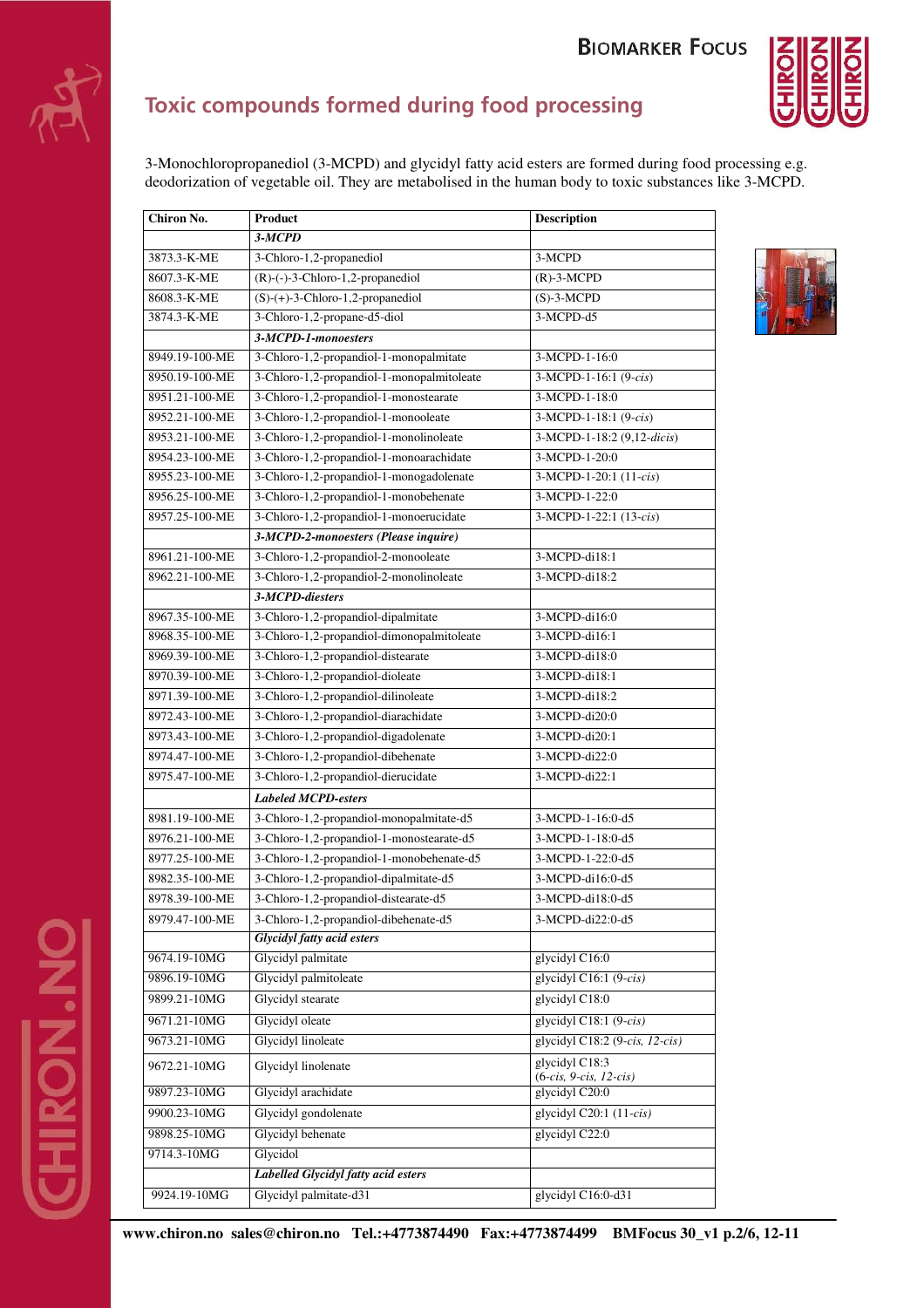# **BIOMARKER FOCUS**



Due to the great number of 3-MCPD mono- or di-esters often total 3-MCPD (the underlying alcohol component of all 3-MCPD-esters) is determined by GC-MS. After hydrolysis of the ester the free alcohol can be analysed by GC-MS after being transferred to volatile derivatives using heptafluorobutyrylimidazole, acetone or phenylboronic acid. Chiron provides this volatile derivatives of 3-MCPD.

| Chiron No.   | <b>Product</b>                                    | <b>Description</b>          |
|--------------|---------------------------------------------------|-----------------------------|
|              | Volatile 3-MCPD derivatives for GC-MS             | $1000 \mu g/mL$ in methanol |
| 8616.11-K-ME | 3-Chloropropane-1,2-di(heptafluoro)butyrate       | $1000 \mu g/mL$ in methanol |
| 8617.6-K-ME  | 4-Chloromethyl-2,2-dimethyl-1,3-dioxolane         | $1000 \mu g/mL$ in methanol |
| 8618.9-K-ME  | 4-Chloromethyl-2-phenyl-1,3-dioxa-2-borolane      | $1000 \mu g/mL$ in methanol |
| 9343.6-K-ME  | $(S)$ - $(-)$ -3-Chloro-1,2-propandiol acetonoide | $1000 \mu g/mL$ in methanol |
| 9340.3-K-ME  | Glycerol-d5                                       | 1000 μg/mL in methanol      |

Acrylamide occurs in many processed starchy foods and is of concern as a possible carcinogen. It was first discovered in food in 2002 and its formation is highly temperature dependent.

| Chiron No.    | <b>Product</b>                            | <b>Description</b>         |
|---------------|-------------------------------------------|----------------------------|
|               | <b>Acrylamide and metabolites</b>         |                            |
| 3875.3-1G     | Acylamide                                 | 1 g neat                   |
| 3876.3-100-ME | Acrylamide-d3                             | $100 \mu g/mL$ in methanol |
| 9454.3-100-ME | Acrylamide-d5                             | $100 \mu g/mL$ in methanol |
| 8103.3-100-ME | Acrylamide-1-13C                          | $100 \mu g/mL$ in methanol |
| 9986.3-10MG   | Glycidamide                               | 10 mg neat                 |
| 9987.8-100-ME | N-Acetyl-S-(carbamoylethyl-d4)-L-cysteine | $100 \mu g/mL$ in methanol |

Furan can be formed from carbohydrates, amino acids and ascorbic acid during food processing. The major precursor is reported to be ascorbic acid which is transformed to furan.

|               | Furan    |                            |
|---------------|----------|----------------------------|
| 3877.4-1G     | Furan    | lg neat                    |
| 3878.4-100-ME | Furan-d4 | $100 \mu$ g/mL in methanol |

Stigmastadienes are formed by processing of olive and other vegetable oils. The ISO method 15788-2:2066 decribes the analysis for the determination of stigmastadienes in vegetable oils by HPLC.

|                      | <b>Stigmastadienes Calibrant Solutions</b>               | $\blacksquare$                                          |
|----------------------|----------------------------------------------------------|---------------------------------------------------------|
| 0678.27-K-BM         | $\Delta$ 3,5-Cholestadiene Stock solution                | $1000 \mu g/mL$ in tert-butyl methyl<br>ether           |
| $0678.27 - 10-MX$    | $\Delta$ 3,5-Cholestadiene External standard solution    | 10 μg/mL in acetonitrile/tert-butyl<br>methyl ether 1:1 |
| 0678.27-2-PT         | $\Delta$ 3,5-Cholestadiene Internal standard solution    | $2 \mu g/mL$ in petroleum ether                         |
| $0622.27 - K - IO$   | $\alpha\alpha\alpha$ (20R)-Cholestane Standard solution  | $1000 \mu g/mL$ in isoloctane                           |
| $0622.27 - 100 - 10$ | $\alpha\alpha\alpha$ (20R)-Cholestane Standard solution  | $100 \mu g/mL$ in isoloctane                            |
|                      | <b>Stigmastadienes Reference Materials</b>               |                                                         |
| $0678.27 - 100 - 10$ | $\Delta$ 3,5-Cholestadiene                               | $100 \mu g/mL$ in isoloctane                            |
| 0686.29-100-IO       | $\Delta$ 3,5,22-Stigmastatriene                          | $100 \mu g/mL$ in isoloctane                            |
| $0682.28 - 200 - 10$ | $\Delta$ 3,5-Campestadiene + $\Delta$ 3,5-Stigmastadiene | $200 \mu g/mL$ in isoloctane                            |
| 0683.29-100-IO       | $\Delta$ 5,22-Stigmastadiene                             | $100 \mu g/mL$ in isoloctane                            |

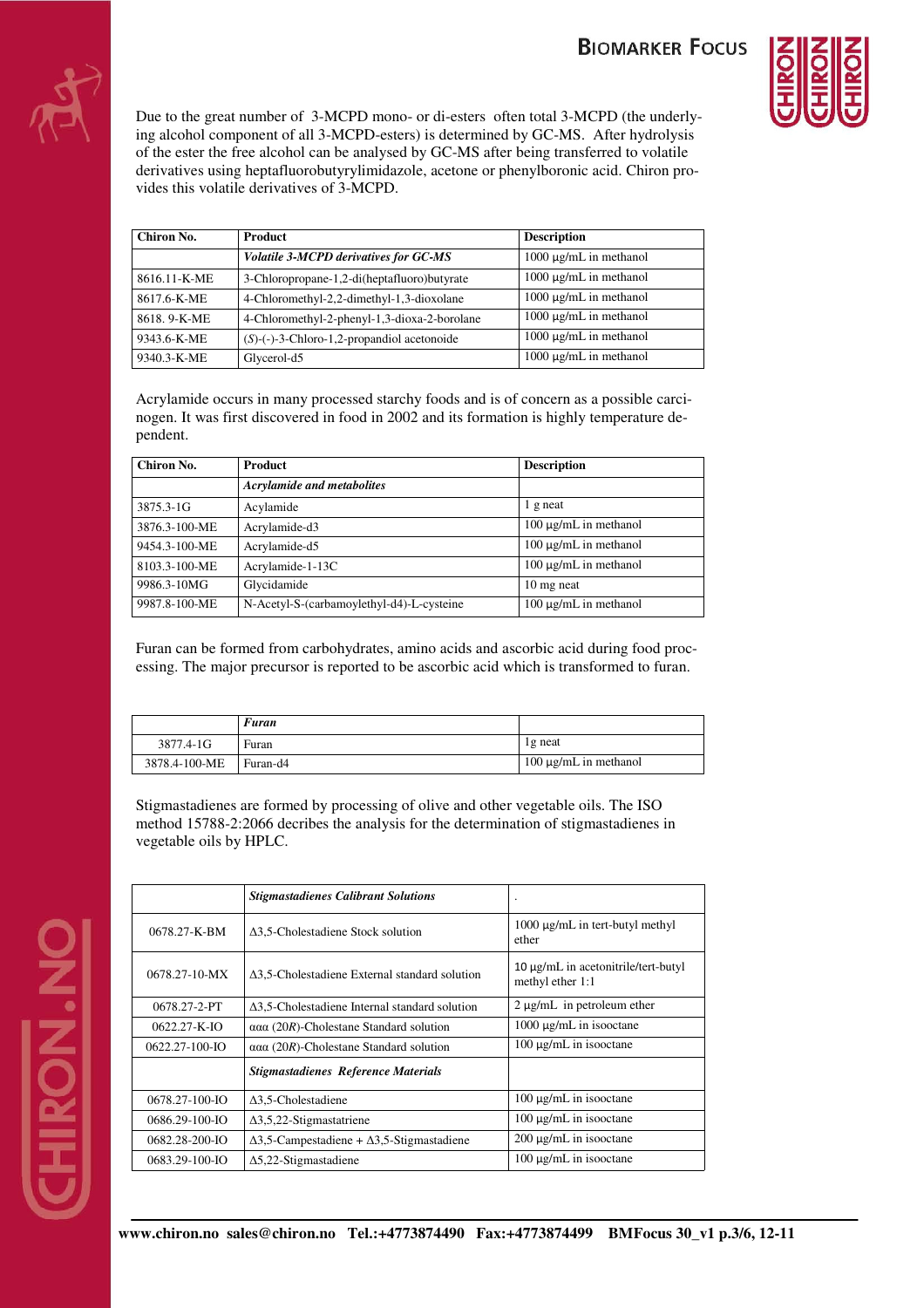**BIOMARKER FOCUS** 



|                                                  |                                         | EU 15+1                     | ISO-         | ISO 7981.1+2          | <b>EPA PAH's</b>            | <b>Relative</b>                |
|--------------------------------------------------|-----------------------------------------|-----------------------------|--------------|-----------------------|-----------------------------|--------------------------------|
|                                                  |                                         | 2005/108 rec.               | 15753:2006   | <b>WHO/EU</b>         |                             | Carcinogenic-/                 |
|                                                  |                                         | 2006:Reg. 1881              |              |                       |                             | Genotoxicity                   |
|                                                  |                                         |                             | Vegetable    |                       |                             |                                |
|                                                  |                                         | <b>Certain foods</b>        | fats/oils    | <b>Drinking</b> water |                             |                                |
|                                                  |                                         |                             |              |                       |                             |                                |
| 0711.10                                          | Naphthalene                             |                             | $\mathbf X$  |                       | X                           | 0.001                          |
| 0732.12                                          | Acenaphthene                            |                             | X            |                       | X                           | 0.001                          |
| 0002.12                                          | Acenaphthylene                          |                             |              |                       | X                           | $0.01 - 0.001$                 |
| 0217.13                                          | Fluorene                                |                             | X            |                       | $\mathbf X$                 | $0 - 0.001$                    |
| 0816.14                                          | Phenanthrene                            |                             | X            |                       | X                           | 0.001                          |
| 1049.14                                          | Anthracene                              |                             | $\mathbf X$  |                       | $\mathbf X$                 | 0.01                           |
| 0260.16                                          | Fluoranthene                            |                             | $\mathbf X$  | X                     | $\mathbf X$                 | $0.001 - 0.01$                 |
| 0235.16                                          | Pyrene                                  |                             | $\mathbf X$  |                       | $\mathbf X$                 | $0 - 0.001$                    |
| 0309.17                                          | $\text{Benzo}[c]$ fluorene              | X                           |              |                       |                             |                                |
| 0201.18                                          | $\text{Benz}[a]$ anthracene             | $\mathbf X$                 | $\mathbf X$  |                       | $\mathbf X$                 | $0.014 - 0.1$                  |
| 0212.18                                          | Chrysene                                |                             |              |                       |                             | $0.001 - 0.1$                  |
| 0035.18                                          | Cyclopenta[cd]pyrene                    | $\mathbf X$                 | $\mathbf X$  |                       | $\mathbf X$                 | $0.012 - 0.1$                  |
| 0263.20                                          |                                         | $\mathbf X$                 |              |                       |                             | $0.10 - 1.0$                   |
|                                                  | Benzo[b]fluoranthene                    | $\mathbf X$                 | $\mathbf X$  | $\mathbf X$           | $\mathbf X$                 |                                |
| 0264.20<br>0265.20                               | Benzo[j]fluoranthene                    | $\mathbf X$                 |              |                       |                             | $0.045 - 0.1$<br>$0.037 - 0.1$ |
|                                                  | $Benzo[k]$ fluoranthene                 | $\mathbf X$                 | X            | X                     | X                           |                                |
| 0239.20                                          | Benzo[a]pyrene                          | $\mathbf X$                 | X            | X                     | X                           | -1                             |
| 0203.22                                          | Dibenzo $[a,h]$ anthracene              | $\mathbf X$                 | $\mathbf X$  |                       | $\mathbf X$                 | $0.89 - 1.0$                   |
| 0222.22                                          | Benzo[ghi]perylene                      | $\mathbf X$                 | X            | $\mathbf X$           | $\mathbf X$                 | $0.012 - 0.01$                 |
| 0277.22                                          | Indeno[1,2,3- $cd$ ] pyrene             | $\mathbf X$                 | $\mathbf X$  | $\mathbf X$           | $\mathbf X$                 | $0.067 - 0.1$                  |
| 0244.24                                          | Dibenzo $[a,e]$ pyrene                  | $\mathbf X$                 |              |                       |                             | $\mathbf{1}$                   |
| 0242.24                                          | Dibenzo[a,h]pyrene                      | $\mathbf X$                 |              |                       |                             | $1.0 - 1.2$                    |
| 0241.24                                          | Dibenzo $[a, i]$ pyrene                 | $\mathbf X$                 |              |                       |                             | 0.1                            |
| 0243.24                                          | Dibenzo $[a, l]$ pyrene                 | $\mathbf X$                 |              |                       |                             | 100                            |
| 0296.19                                          | 5-Methylchrysene<br>Number of compounds | $\mathbf X$<br>$15 + 1$     | 15           | 6                     | $16\,$                      | $+$                            |
|                                                  |                                         |                             |              |                       |                             |                                |
| <b>Chiron products (native):</b><br>Native mixes |                                         | S-4589-100-T                | S-4469-100-T | S-4062-ASS-5AN        | S-4063-100-5T               |                                |
|                                                  |                                         |                             |              |                       | S-4064-10-CY                |                                |
|                                                  |                                         |                             |              |                       | S-4065-10-5AN               |                                |
|                                                  |                                         |                             |              |                       | S-4470-100-T                |                                |
|                                                  |                                         |                             |              |                       | 1708.16-KIT (solutions)     |                                |
| Native Kits                                      |                                         | 9311.16-KIT<br>S-4522-100-T |              |                       | 1959.16-KIT (neat products) |                                |
|                                                  |                                         | 9 of 15+1                   |              |                       |                             |                                |
|                                                  | Chiron products (D- labelled):          | EU PAHs                     | Inquire      | Inquire               | S-4513-100-5T               |                                |

Please inquire for concentrations and volume of single and multi-component solutions.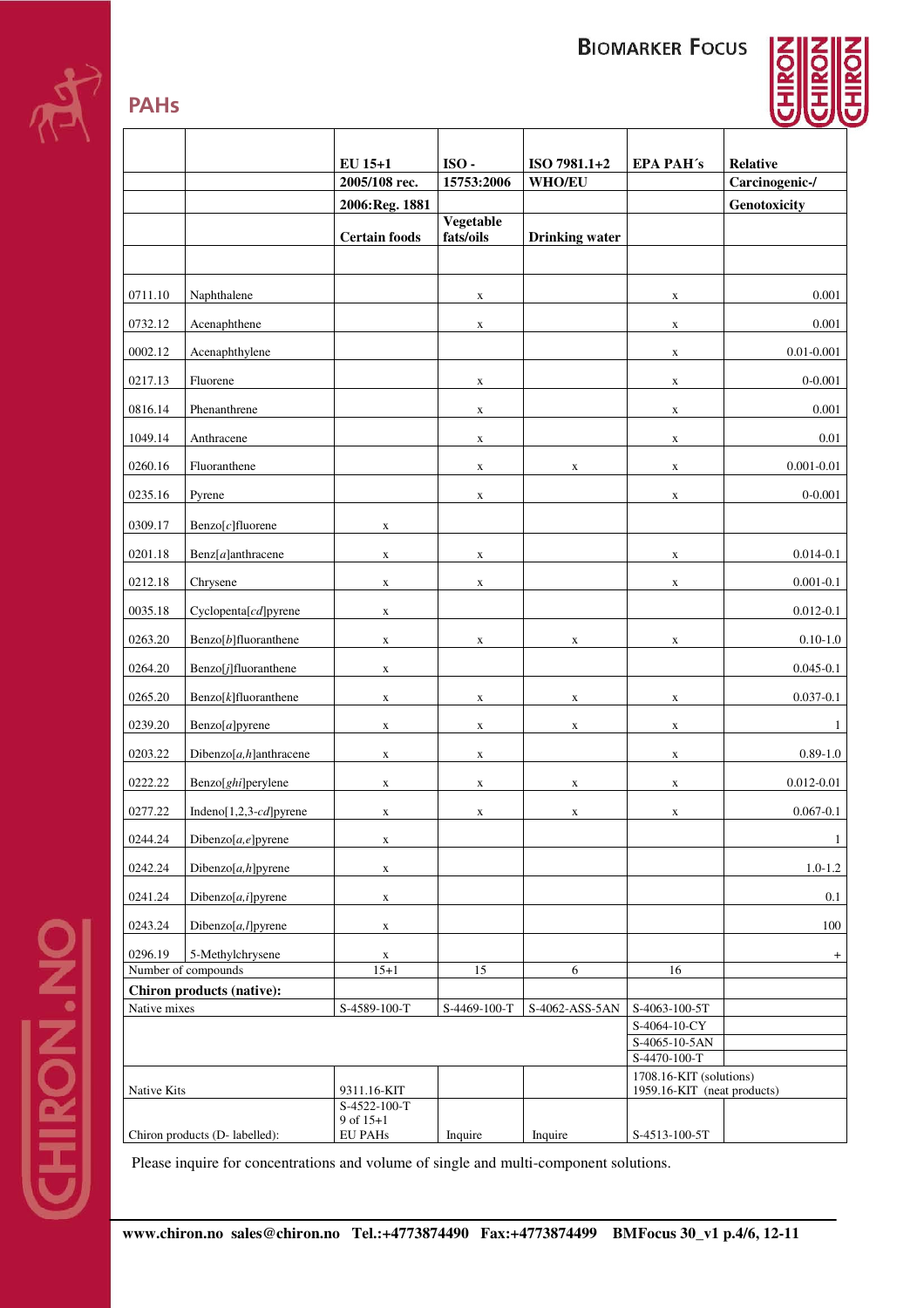

# **Food packaging contaminants**



#### **Recycled fibres**

It has been shown that recycled fibres may contain considerable amounts of diisopropylnaphthalene, diisobutylphthalate and benzophenone. 2,3,5-Trimethylnaphthalene has been applied as internal standard.

| 2102.16-10MG       | Diisobutyl phthalate               | <b>DIBP</b> | 10 mg neat or 1000 $\mu$ g/mL in isoloctane |
|--------------------|------------------------------------|-------------|---------------------------------------------|
| $1126.16 - K - IO$ | 2,6-Diisopropylnaphthalene         | <b>DIPN</b> | $1000 \mu$ g/mL in isooctane                |
| 2748.13-1G         | Benzophenone                       |             | l g neat                                    |
| 0706.13-500-IO     | $\vert$ 2,3,5-Trimethylnaphthalene | $2.3.5-TMN$ | $500 \mu g/mL$ in isoloctane                |

#### **Plasticizers, phtalates and adipates**

There are EU-regulations on the content of plasticizers in food as a result of food packaging. Despite of these regulations, high concentrations (with a mean over 200ppm) of plasticizers have been found in the gaskets of lids of food-jars.

| 1225.12 | Diethyl phthalate                                                                       | <b>DEPH</b> | Available as neat material or isooctane-<br>solution |
|---------|-----------------------------------------------------------------------------------------|-------------|------------------------------------------------------|
| 3049.28 | Di-iso-decyl phthalate in mixture with<br>C9-11-branched alkyl o-phthalate, C10<br>rich | <b>DIDP</b> | Available as neat material or isooctane-<br>solution |
| 9916.26 | Di-iso-nonyl phthalate in mixture with<br>C8-10-branched alkyl o-phthalate, C9-<br>rich | <b>DINP</b> | Available as neat material or isooctane-<br>solution |
| 9917.26 | Di-iso-nonyl phthalate (C9-alkyl ester)<br>isomer mix, mainly one isomer)               | <b>DINP</b> | Available as neat material or isooctane-<br>solution |
| 1224.24 | Bis(2-ethylhexyl) phthalate                                                             | <b>DEHA</b> | Available as neat material or isooctane-<br>solution |
| 8537.16 | n-Butyl iso-butyl phthalate (n-Butyl 2-<br>methylpropyl phthalate)                      |             | Available as neat material or isooctane-<br>solution |
| 9754.17 | n-Butyl n-pentyl phthalate                                                              |             | Available as neat material or isooctane-<br>solution |
| 8539.18 | n-Pentyl iso-pentyl phthalate (n-Pentyl 3-<br>methlybutyl phthalate)                    |             | Available as neat material or isooctane-<br>solution |
| 9758.20 | Iso-pentyl benzyl phthalate (3-<br>Methylbutyl benzyl phthalate)                        |             | Available as neat material or isooctane-<br>solution |

See BMF 32 for a complete list of available phthalates and adipates and BMF 50 for Mixed Phthalates.

#### **2-Ethylhexanoic acid**

2-Ethylhexanoic acid (EHA) is widely used in the technical sector as an intermediate for production of paint additives, thickening agents for fuel, stabilizers for silicones etc. 2-Ethylhexanoic acid, defined as an hazardous substance, have been found in baby food and fruit juices filled in glass bottles with twist-off lids.

| 3879.8-K-ME | 2-Ethylhexanoic acid     | 1000 $\mu$ g/mL in methanol, 1 mL |
|-------------|--------------------------|-----------------------------------|
| 3880.8-K-ME | 2-Ethylhexanoic acid-d15 | $1000 \mu$ g/mL in methanol, 1 mL |